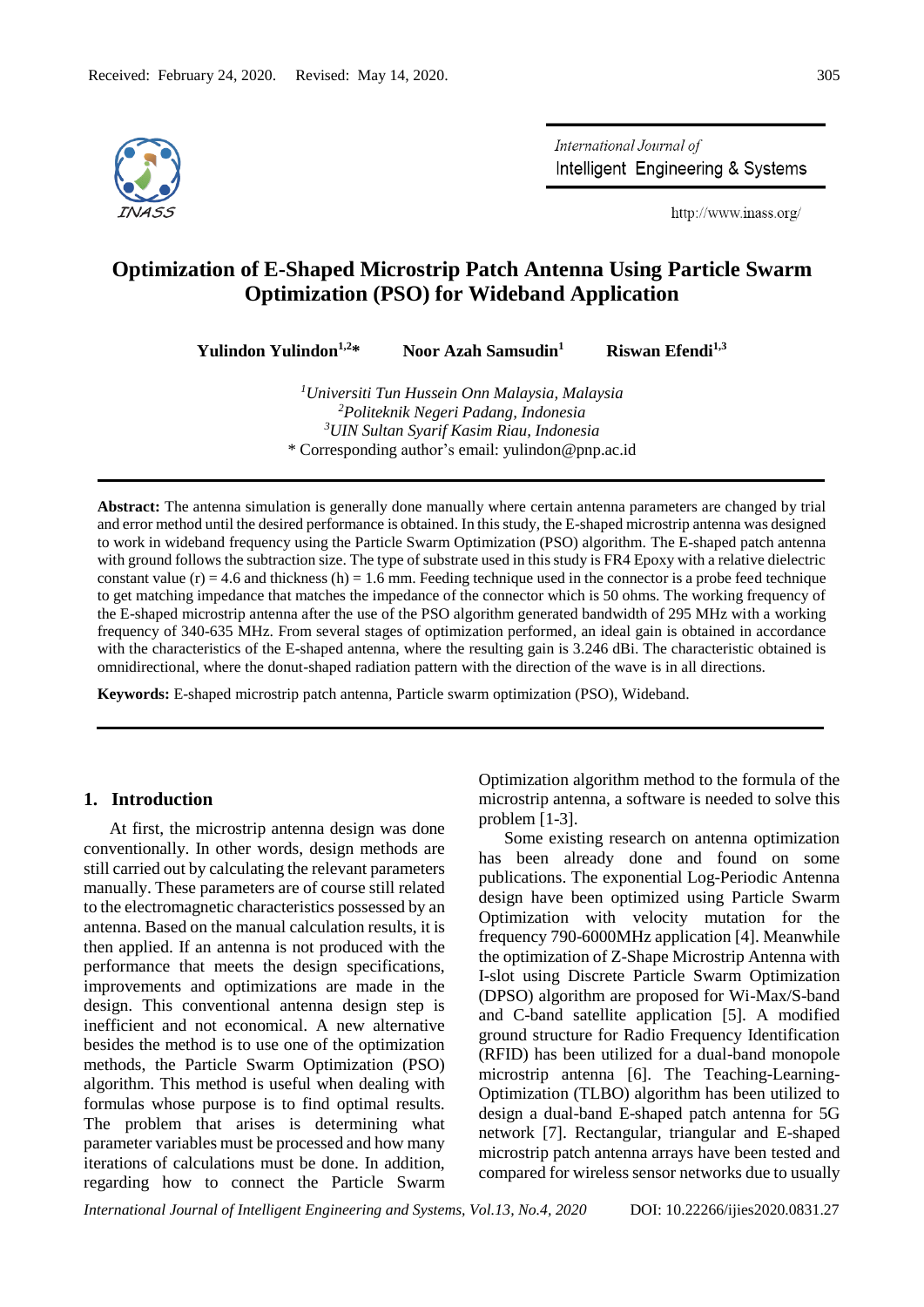wireless sensor nodes use omnidirectional antennas to broadcast data [8]. E-shaped and U-slot patches antenna with linear polarization is utilized in WLAN (2.40-2.4835 GHz) and WiMAX (3.40-3.61 GHz) bands [9]. A chaotic particle swarm optimization (CPSO) algorithm has been utilized to optimize an Eshaped patch microstrip antenna [10].

However, all of the optimized microstrip antennas above are not the E-shape microstrip antennas. In this paper, the optimization of antenna design is intended for the wideband applications that have frequencies below 1 GHz. Thus, an optimization of the E-shaped microstrip patch antenna needs to be done in order to work on the UHF band applications. Thus, an E-shaped microstrip antenna is designed to work at wideband frequencies, and the design uses antenna simulation software to optimize. Microstrip antennas with E-shaped patch structures have the advantage on having the frequency response with a 30% wider bandwidth than rectangular patch antennas [11]. This E-shaped antenna also has a wider bandwidth than an antenna with U and Hshaped structures for WLAN applications [12]. In the form of array arrays in addition to having a wide bandwidth, the E-shaped antenna structure also produces high gain [13].

The rest of this paper is organized as follows. Section 2 explains the antenna design, section 3 explains particle swarm optimization (PSO), section 4 explains design and results. Last, the conclusion is presented in section 5.

### **2. Antenna design**

The E-shaped antenna is a rectangular microstrip antenna that modifies the radiator patch to increase bandwidth. When compared to other patch modification antennas, E-shaped antennas have the widest bandwidth up to 30% bandwidth and are more easily realized [11].

Therefore, in this study, a microstrip antenna will be designed with the E-shaped method that can work in several wideband frequencies with return loss values below -10 dB and VSWR at  $1 < X < 2$ .

### **2.1 Determination of antenna specifications**

The parameters observed in this simulation are return loss, VSWR and matching impedance generated in the design to determine the received power can be transmitted perfectly. To design an antenna in accordance with the desired characteristics required the right specifications, then the specifications of the E-Shaped microstrip antenna.

Table 1. The antenna characteristics to be achieved Frequency Retween the range of 400-

|                   | .                |
|-------------------|------------------|
|                   | 900 MHz          |
| Return loss       | $<-10$ dB        |
| <b>VSWR</b>       | 1 < VSWR < 2     |
| Gain              | $3.2 \text{ dB}$ |
| Radiation pattern | Omnidirectional  |



Figure. 2 Rear antenna parameters

#### **2.2 Antenna dimensions calculation**

This calculation is needed to find out how much the antenna dimensions will be simulated then after that antenna is realized. The antenna calculation includes two parts, namely the dimensions of the patch and also the dimensions of the groundplane.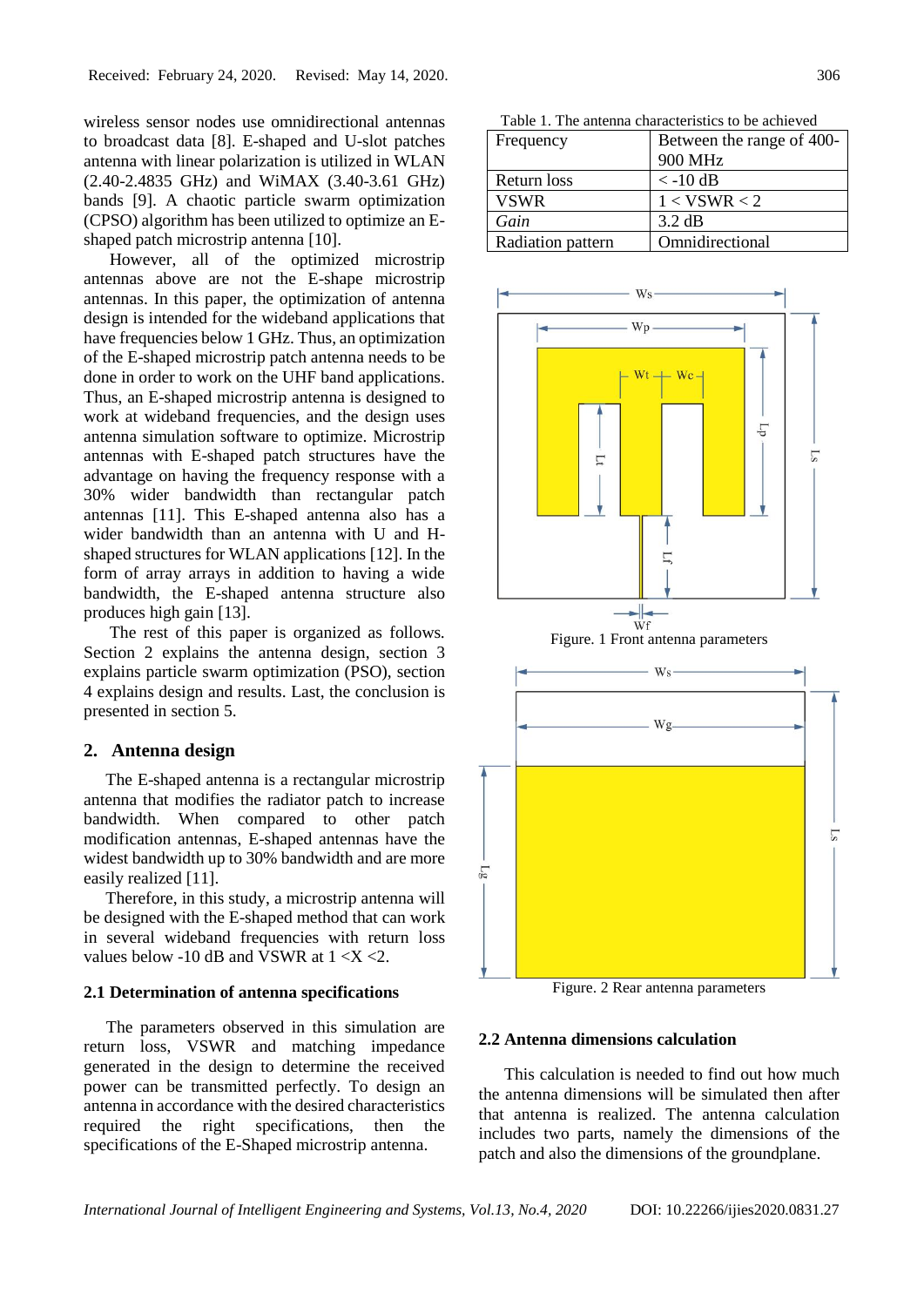The design of the proposed E-shaped microstrip patch antenna is shown in Fig. 1.  $Wp$  and  $Lp$  indicates the patch width and the patch length respectively. Thus, the size of the metallic radiating patch of the proposed antenna is  $Lp \times Wp$ . Besides, Ws and  $Ls$ indicates the width, and substract length respectively. Thus, the size of the length of the proposed antenna is  $Ws \times Ls$ . Moreover, *Wf, Lf, Lt, Wt, and Wc* indicates the feed width, feed length, termination length, termination width, and gap width respectively.

Patches function as components that radiate electromagnetic waves into free space. The E-shaped microstrip patch antenna parameter is calculated as follows:

1. Calculation for feed width  $(Wf)$ 

$$
Wf = \frac{2xh}{\pi} \left\{ \frac{B - 1 - Ln(2B - 1) + \frac{Er - 1}{2xF}}{x\left(Ln(B - 1) + 0.39 - \frac{0.61}{Er}\right)} \right\}
$$
(1)

Using this formula, the width of feed  $=$  3 mm is obtained.

2. Calculation for feed length  $(Lf)$ 

Using this formula, we get the value of feed length  $= 50$  mm.

$$
Lf = \frac{\binom{C}{Cx\sqrt{Er}}}{4} \tag{2}
$$

3. Calculate patch length  $(Wp)$ 

$$
Wp = \frac{\frac{C}{(2f\cdot(\sqrt{Er+1})})}{2} \tag{3}
$$

Using this formula, the width of feed  $= 181.1$  mm is obtained.

4. Calculate patch length  $(Lp)$ 

$$
Eff = \left(\frac{Er+1}{2}\right) + \left(\frac{Er-1}{2}\right)\left(1 + \sqrt{(12.h)}/w\right) \quad (4)
$$

$$
\Delta l = (0,412. h) \left( \frac{(Ef + 0.3) \left( \left( \frac{w}{h} \right) + 0.264 \right)}{(Ef - 0.258) \left( \left( \frac{w}{h} \right) + 0.8 \right)} \right) \tag{5}
$$

$$
Left = \frac{c}{2.f.\sqrt{Eff}}\tag{6}
$$

$$
Lp = Leff - 2\Delta l \tag{7}
$$

Using this formula, the patch length value of 99.4 mm is obtained.

5. Calculate the length of the subtract and the length of the ground

$$
Ls = 12h + 2Lp \tag{8}
$$

Table 2. The antenna parameter

| Parameter                    | Dimension (mm) |
|------------------------------|----------------|
| Length of patch $(Lp)$       | 99.4           |
| Width of patch $(Wp)$        | 181.1          |
| Length of feed $(Lf)$        | 50             |
| Width of feed $(Wf)$         | 3              |
| Length of termination $(Lt)$ | 120            |
| Width of termination $(Wt)$  | 42             |
| Width of gap $(Wc)$          | 42             |
| Length of substract $(Ls)$   | 218            |
| Width of substract $(Ws)$    | 381.4          |
| Length of ground $(Lg)$      | 218            |
| Width of ground $(Wg)$       | 381.4          |

Using this formula, the substract length  $= 218$  mm is obtained.

6. Calculate the width of the subtract and the width of the ground

$$
Ws = 12h + 2Lp \tag{9}
$$

Using this formula, the substract length  $= 381.4$ mm is obtained.

The proposed E-shaped microstrip patch antenna is simulated in CST simulator using simulation parameters listed in Table 2.

#### **3. Particle swarm optimization**

The Particle Swarm Optimization (PSO) algorithm is an optimization algorithm whose work is inspired by the social behaviour of bird flocking or fish schooling. PSO algorithm is an optimization algorithm that works based on population-based search, where each individual or commonly called particles will change their position with respect to time. In this PSO algorithm, the particles will fly along the multidimensional search space and will adjust their position based on their experience and based on the experience of the particles next to them. From the above explanation it can be concluded that the PSO algorithm combines 2 methods, namely the local search method with the global search method.

The initialization of the PSO optimization algorithm is started by randomly determining the initial position of the particles and then the particles will find the optimal value by updating their position. Each iteration of each particle will update its position based on the two best values, namely the best solution obtained by each particle (Pbest) and the best solution based on population (Gbest). After getting the two best values, the position and speed of the particles will be updated using the following equation [14]: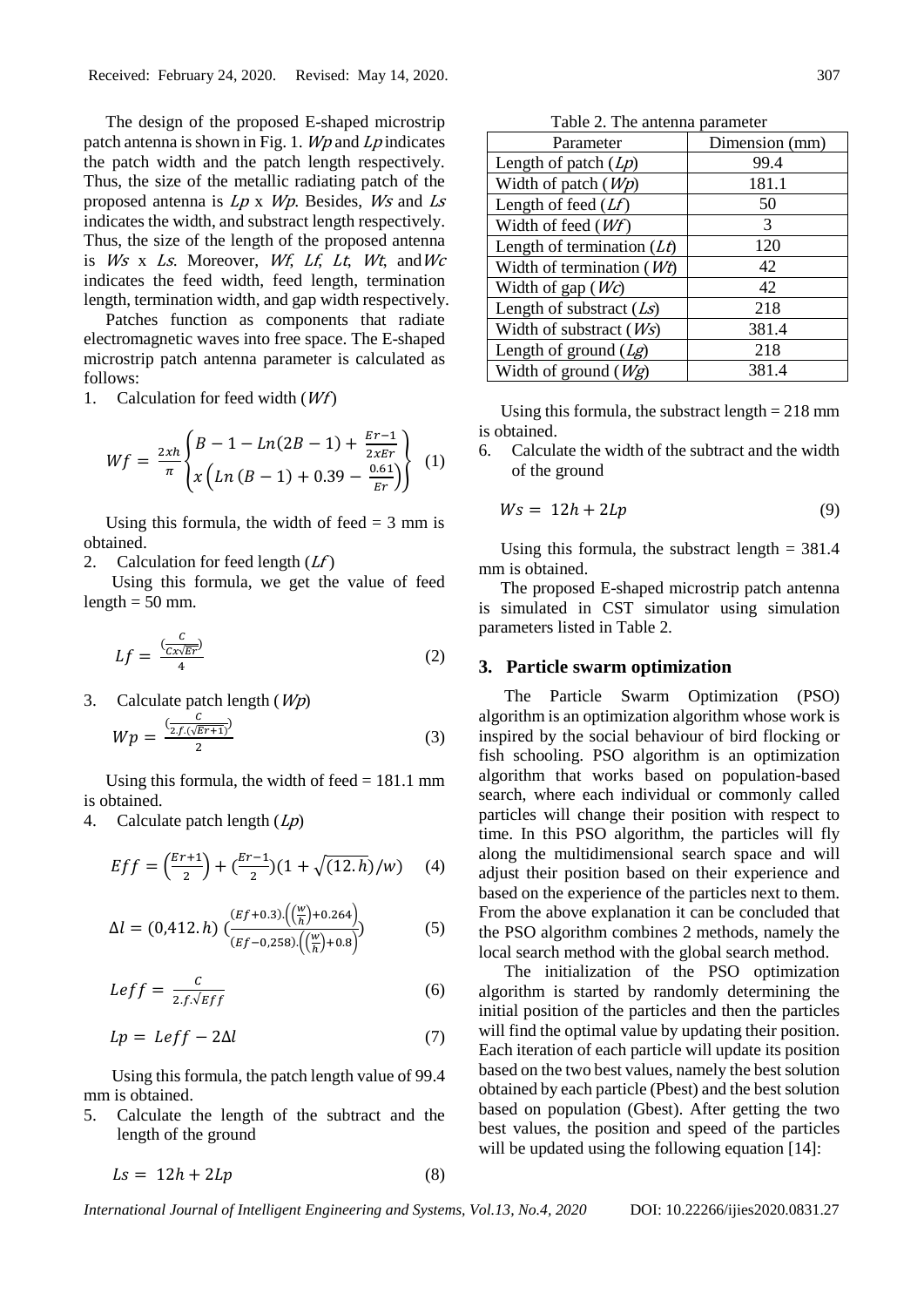$$
v_i^k = w v_i^k + c_1 r_1 (Pbest_i^k - x_i^k)
$$
  
+
$$
c_2 r_2 (Gbest^k - x_i^k)
$$
 (10)

$$
x_i^{k+1} = x_i^k + v_i^{k+1}
$$
 (11)

Where:

 $v_i^k$  is the *i*-th particle velocity in the k-iteration

 $x_i^k$  is the *i*-th particle position in the k-iteration

*c1* and *c2* are learning factors

*r1* and *r2* are two random variables between 0 and 1 *w* is an inertia weight

### **4. Design and results**

The design using CST software with data that has been obtained from the results of the calculation is then applied to obtain an E-shaped microstrip antenna that is close to the initial design specifications. As shown in Fig. 3, this antenna rationing system uses a single probe feed that connects the patch conductor through a hole in the groundplane and shorting pin that connects the conductor patch to the groundplane.

The E-shaped patch antenna with ground follows the subtraction size. The type of substrate used in this study is FR4 Epoxy with a relative dielectric constant value (r) = 4.6 and thickness (h) = 1.6 mm. Feeding technique used in the connector is a probe feed technique to get matching impedance that matches the impedance of the connector which is 50 ohms.



Figure. 3 The dimensions of the front antenna



Figure. 4 The dimensions of the rear antenna



Figure. 5 The results of returnloss with the design according to calculations

Fig. 5 shows the simulation results based on the calculation results in Table 2 to see the return loss characteristics, VSWR, impedance matching and gain. These characteristics are good standards of an antenna in absorbing or receiving signals.

From the simulation results, it can be concluded that the return loss is less than optimal. The desired frequency range has not been obtained yet, the best point is at 906.9 MHz with a return value of -29.6 dB and a 633.2 MHz frequency with a return value of - 8.85 dB. As for the impedance, it matches with 48.61 ohms, this impedance matching role is to see the reflection coefficient quality of an antenna.

## **4.1 Optimization using the usual method (trial and error)**

To get the simulation results that fit the criteria, modification of the antenna dimensions is needed. Modifications to be made can include changing the dimensions of the patch, ground, and feed. To do this optimization, the first step is to choose the method used in the optimization and then determine the range for each parameter that is optimized. Furthermore, the determining of the desired goal in this simulation is dependent on the return loss value.

#### **4.1.1. Optimization of Lp, Wp and Lf parameters**

In this optimization step, the patch portion of the antenna is optimized, which will be adjusted to the desired working frequency range. The purpose of this patch optimization is to bring out the lowest point of antenna performance, so that the range of working frequencies can be determined. Changes made are in the parameters Lp, Wp, and Lf as in the table.

The Lf parameter was also changed to adjust the dimensions of the E-shaped microstrip antenna so that the feed channel is still transmitted. The results obtained from this optimization process is, it has raised a low frequency point where the performance has been in the desired work frequency. However, the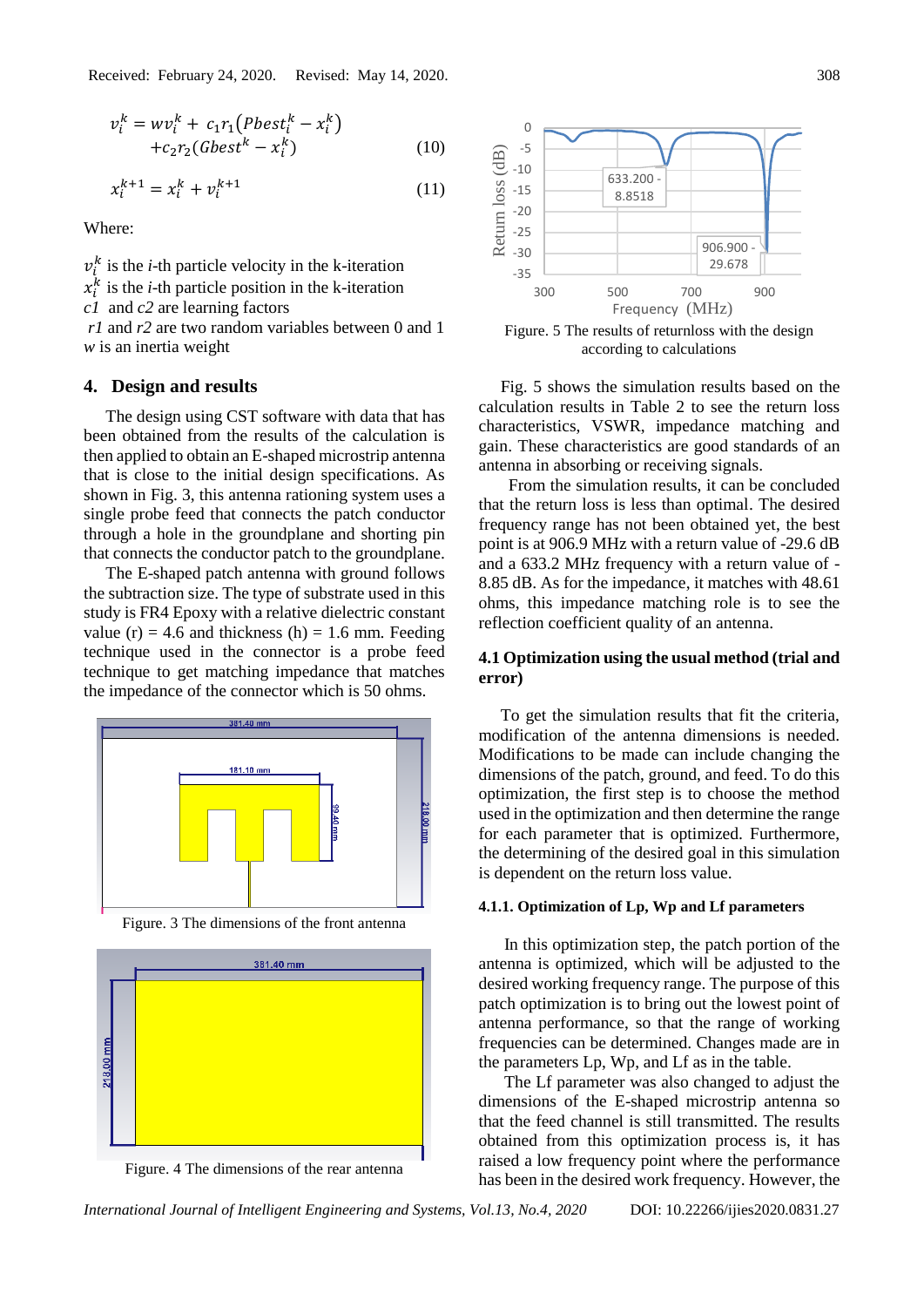desired return loss parameter has not been reached i.e. below -10 dB.

### **4.1.2. Optimization of Ls, Ws, and Lf**

The next stage of optimization aims to change the shape of the dimensions of the antenna into a rectangle with the distance of the patch and connector to be distant, so that the feed transmission channel becomes longer. At this stage, the optimization is done on the substract part. This dimension change aims to optimize the next optimization stage, namely in the ground optimization stage. At this stage, the partial ground technique is used, by changing the dimensions of the automatic subtraction, the dimension of the ground also changes, so that the opportunity to reduce the ground part in the optimization process will be more optimal. Changes made are in the parameters Ls, Ws, and Lf as in the Table 4.

Table 3. Optimization of dimensional changes to patches

| Parameter | <b>Before</b> | After        |
|-----------|---------------|--------------|
|           | Optimization  | Optimization |
|           | (mm)          | (mm)         |
|           | 99.4          | 75           |
|           | 181.1         | 90           |
|           | 50            | 80           |
|           |               |              |
|           |               |              |



Figure. 6 Return loss result after optimization on patch

Table 4. Optimization in the subtraction section

|           | raone ", optimization in the sactiaction section |              |
|-----------|--------------------------------------------------|--------------|
| Parameter | <b>Before</b>                                    | After        |
|           | Optimization                                     | Optimization |
|           | (mm)                                             | (mm)         |
| Ls        | 218                                              | 373.9        |
| Ws        | 381.4                                            | 127.8        |
|           |                                                  |              |



Figure. 7 Return loss results after optimization of the subtraction section

Table 5. Optimization of changes in the dimensions of the letter gap E

| Parameter | <b>Before</b> | After        |
|-----------|---------------|--------------|
|           | Optimization  | Optimization |
|           | (mm)          | mm)          |
|           |               |              |



Figure. 8 Return loss results after optimization of the slit section E

Changes in the value of Ls also follow the position of the patch so that the resulting Lf parameter is longer than before. From the substract optimization process, the results are not much different from before. That is because the optimization on the substract does not affect the quality of the received power from the antenna in receiving the information sent.

#### **4.1.3. Optimization of Lt**

This optimization is one of the optimizations at the patch stage where the dominant shape of the E riot is changed by reducing the gap of the E shape to shrink the gap from before. The goal is to make the electromagnetic moving around the feeder to be more stable, so that the antenna performance will get better as indicated by a decrease in return loss value.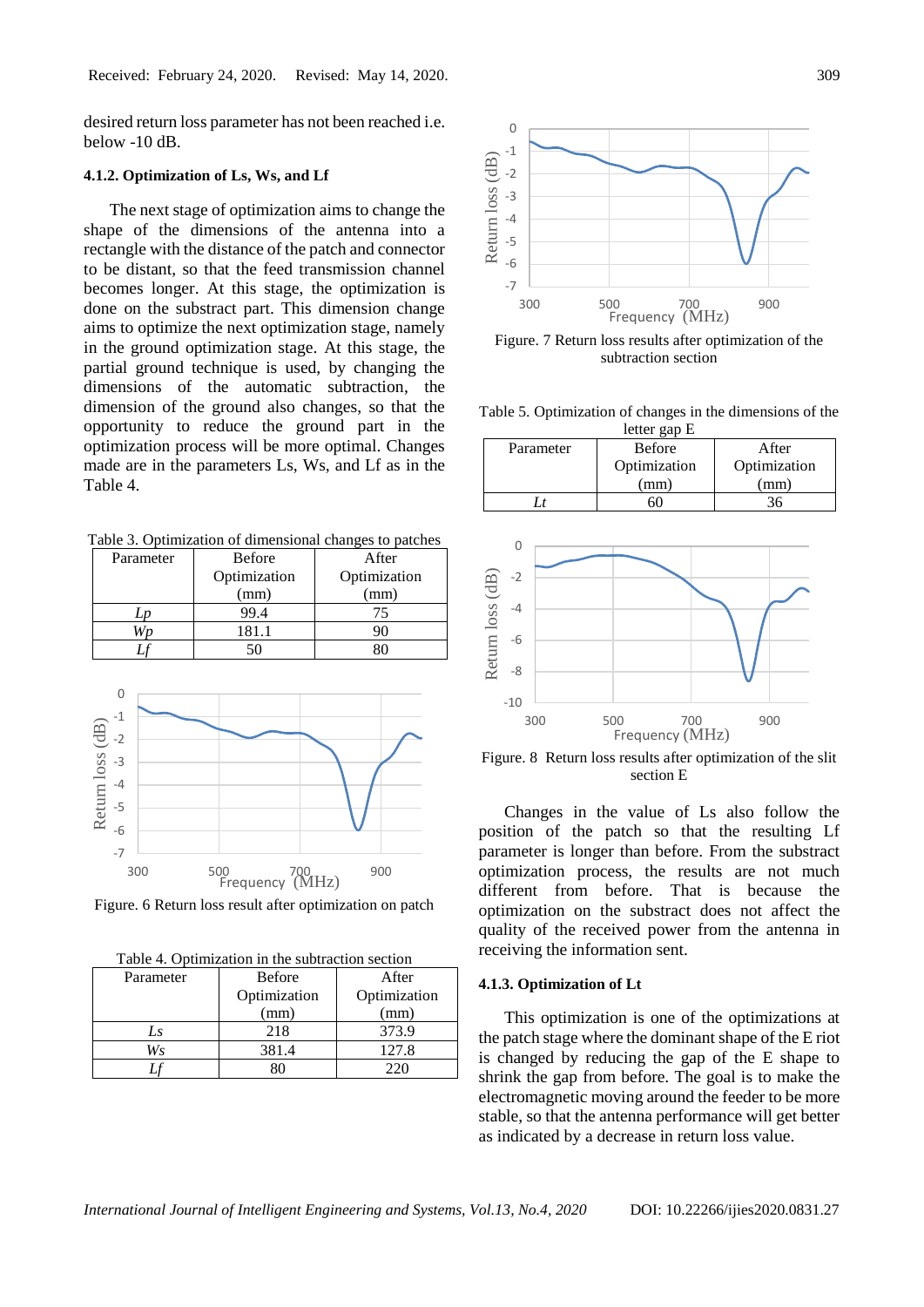|           | Tuble 0. Optimization of changes in ground unnemstons |              |
|-----------|-------------------------------------------------------|--------------|
| Parameter | <b>Before</b>                                         | After        |
|           | Optimization                                          | Optimization |
|           | (mm)                                                  | (mm)         |
|           | 373.9                                                 | 216.8        |

Table 6. Optimization of changes in ground dimensions



Figure. 9 Final dimension after optimization

Based on the results obtained, it can be seen that the return loss rate has decreased and the resulting valley of bandwidth is getting bigger. We can analyze that in these conditions for the next optimization step it will be very helpful so that the antenna can work according to the desired frequency.

### **4.1.4. Optimization of Lg**

This optimization step is the optimization stage of the ground portion of the antenna. This optimization is done using the partial ground method, namely by reducing the partial ground, so that the ground does not fully follow the subtraction dimension. The goal of this optimization is to reduce the return loss to the desired working frequency.

#### **4.1.5. The final result of optimization**

The final optimization design using the usual method obtained quite appropriate dimensions. It is because the desired working frequency is in the frequency range 400 MHz-900 MHz, based on antenna law where the smaller the frequency, the resulting antenna design dimensions will be even greater.

The final dimensions of the antenna are obtained to get the working frequency of the wideband, with the antenna length of 373.9 mm and width 127.8 mm.



Figure. 10 The final return loss after optimization



Figure. 11 Characteristics of radiation patterns and antenna gain

So, we get the best return loss value below -10 dB, which is on the frequency of 360-590 MHz. At that frequency, the antenna will be able to receive information that is sent perfectly. From these frequencies, a bandwidth of 230 MHz is obtained for wideband frequencies.

The radiation pattern of the characteristics of the designed E-shaped microstrip antenna is omnidirectional. The antenna beam direction is directed towards the donut-shaped direction with the antenna as the center. This is a good characteristic when implementing antennas with a wide range or not directed in one direction only. Another characteristic of the E-shaped microstrip antenna is a gain of 2.619 dBi.

### **4.2 Optimization using the PSO method**

#### **4.2.1. Lp optimization uses the PSO method**

When the optimization using the PSO method is done with the configuration of the optimizer settings, the first parameter that is optimized is the Lp parameter. The initial Lp value is 75 mm, then using the PSO method configured to find the best value from the range of 70 mm to 90 mm in the Lp parameter according to Fig. 12.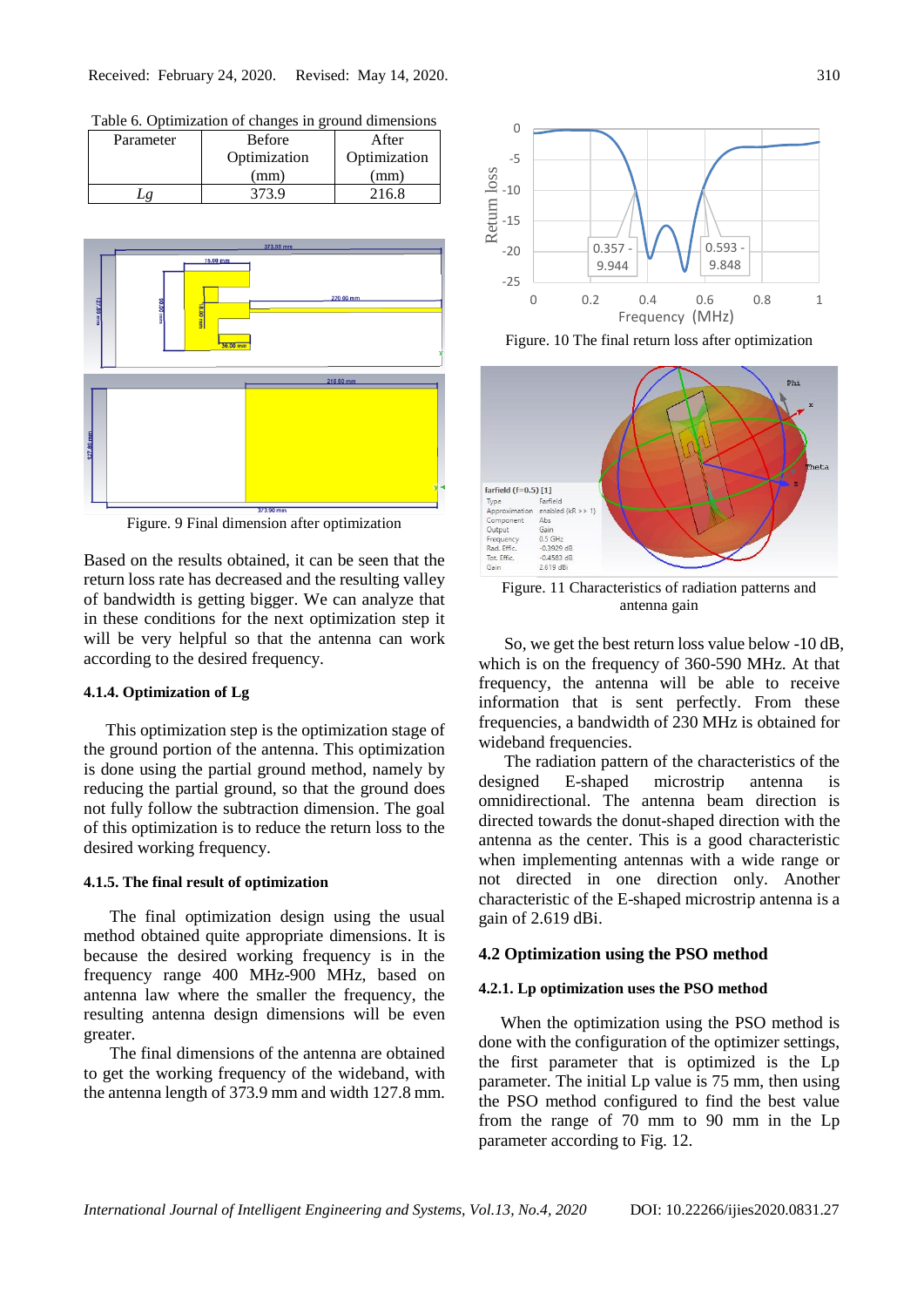| Settings<br>Goals<br>Info<br>Properties<br>Particle Swarm Optimization<br>General Properties<br>Algorithm settings<br>10<br>% of anchor value<br>Reset min/max<br>Use interpolation<br>Use current as anchor value<br>Use data of previous calculations<br>Samp Anchor<br>Current<br>Parame /<br>Max<br><b>Rest</b><br>Min<br>۸<br>14175 17325<br>5<br>1.575<br>1.575<br>1.575<br>hs<br>$-0.1$<br>0.1<br>5<br>$\theta$<br>n<br>$\theta$<br>La<br>5<br>220<br>Lf<br>220<br>220<br>198<br>242<br>148.5<br>90<br>70<br>148.5<br><b>x</b> Lo<br>148.5<br>--------------<br>12.65<br>$16 + 1 + 1 - 5 - 1 + 0.65$<br>$16+1+1-5-1+0.65$<br>Lspace<br>3.515<br>1.385<br>ъ<br>66<br>60<br>MinWp<br>54<br>5<br>60<br>60 |
|---------------------------------------------------------------------------------------------------------------------------------------------------------------------------------------------------------------------------------------------------------------------------------------------------------------------------------------------------------------------------------------------------------------------------------------------------------------------------------------------------------------------------------------------------------------------------------------------------------------------------------------------------------------------------------------------------------------|
| Algorithm:                                                                                                                                                                                                                                                                                                                                                                                                                                                                                                                                                                                                                                                                                                    |
|                                                                                                                                                                                                                                                                                                                                                                                                                                                                                                                                                                                                                                                                                                               |
|                                                                                                                                                                                                                                                                                                                                                                                                                                                                                                                                                                                                                                                                                                               |
|                                                                                                                                                                                                                                                                                                                                                                                                                                                                                                                                                                                                                                                                                                               |
|                                                                                                                                                                                                                                                                                                                                                                                                                                                                                                                                                                                                                                                                                                               |
|                                                                                                                                                                                                                                                                                                                                                                                                                                                                                                                                                                                                                                                                                                               |
|                                                                                                                                                                                                                                                                                                                                                                                                                                                                                                                                                                                                                                                                                                               |
|                                                                                                                                                                                                                                                                                                                                                                                                                                                                                                                                                                                                                                                                                                               |
|                                                                                                                                                                                                                                                                                                                                                                                                                                                                                                                                                                                                                                                                                                               |
|                                                                                                                                                                                                                                                                                                                                                                                                                                                                                                                                                                                                                                                                                                               |
|                                                                                                                                                                                                                                                                                                                                                                                                                                                                                                                                                                                                                                                                                                               |
|                                                                                                                                                                                                                                                                                                                                                                                                                                                                                                                                                                                                                                                                                                               |
|                                                                                                                                                                                                                                                                                                                                                                                                                                                                                                                                                                                                                                                                                                               |
|                                                                                                                                                                                                                                                                                                                                                                                                                                                                                                                                                                                                                                                                                                               |
|                                                                                                                                                                                                                                                                                                                                                                                                                                                                                                                                                                                                                                                                                                               |
| 10.8<br>13.2<br>5<br>12<br>12<br>12                                                                                                                                                                                                                                                                                                                                                                                                                                                                                                                                                                                                                                                                           |
| 5<br>$\Omega$<br>n<br>$\theta$<br>$-0.1$<br>0.1<br>Wa                                                                                                                                                                                                                                                                                                                                                                                                                                                                                                                                                                                                                                                         |
| v                                                                                                                                                                                                                                                                                                                                                                                                                                                                                                                                                                                                                                                                                                             |
|                                                                                                                                                                                                                                                                                                                                                                                                                                                                                                                                                                                                                                                                                                               |

Figure. 12 Configuring the Lp parameter uses the PSO algorithm



Figure. 13 The desired target in Lp parameter optimization using PSO algorithm

Configuring goals is the desired target of the user in designing the antenna. This target can be configured like return loss, VSWR, impedance matching and so on. The calculation is done by the software to get the pre-set tags based on the PSO method.

The optimization carried out is by configuring the target return parameter below -20 dB at a frequency of 400-650 MHz as shown in Fig. 13. It is intended that the return loss value is lower than the frequency that has been set. Where the lower the return loss value, the resulting power losses will be smaller so that the antenna can absorb information perfectly.

From the results of optimization using the PSO method on the Lp parameter, the best value for LP is



Figure. 14 Return loss results after Lp optimization using the PSO method

88.5 mm. It can be seen that the return loss results are decreasing at the lowest point up to -30.3 dB at the frequency of 535 MHz. The return loss range - 10 dB is widening, which means that the bandwidth is greater. When the return loss value is below -10 dB, namely at a frequency of 338-600 MHz, the resulting bandwidth is 262 MHz and greater before the use of the PSO method. As shown in Fig. 14.

#### **4.2.2. Wp optimization uses the PSO method**

The Wp parameter is the width of the patch antenna. The purpose of optimizing the Wp parameter is to widen the bandwidth so that the resulting antenna becomes a better wideband. The initial value of Wp is 90 mm, then using the PSO method configured to find the best value of the range 80-100 mm in the Wp parameter according to Fig. 15.

The goals to be achieved are the same as the settings for Lp optimization, only that the target frequency is widened to 400-700 MHz. The software will calculate to get the target that has been previously set based on the PSO method, according to Fig. 16. From the optimization results obtained by the PSO method, the best value for the Wp parameter is 81 mm.

After using the particle swarm optimization algorithm on the Lp parameter, the return value is slightly increased, but the resulting bandwidth is wider with a range below -10 db, namely 340-635 MHz. This is better than trial and error optimization. The range of E-shaped microstrip antenna can work in a wide frequency range or can be called wideband, with a bandwidth of 295 MHz. Table 6 shows comparison of antenna dimensions calculation, initial optimization and PSO algorithm.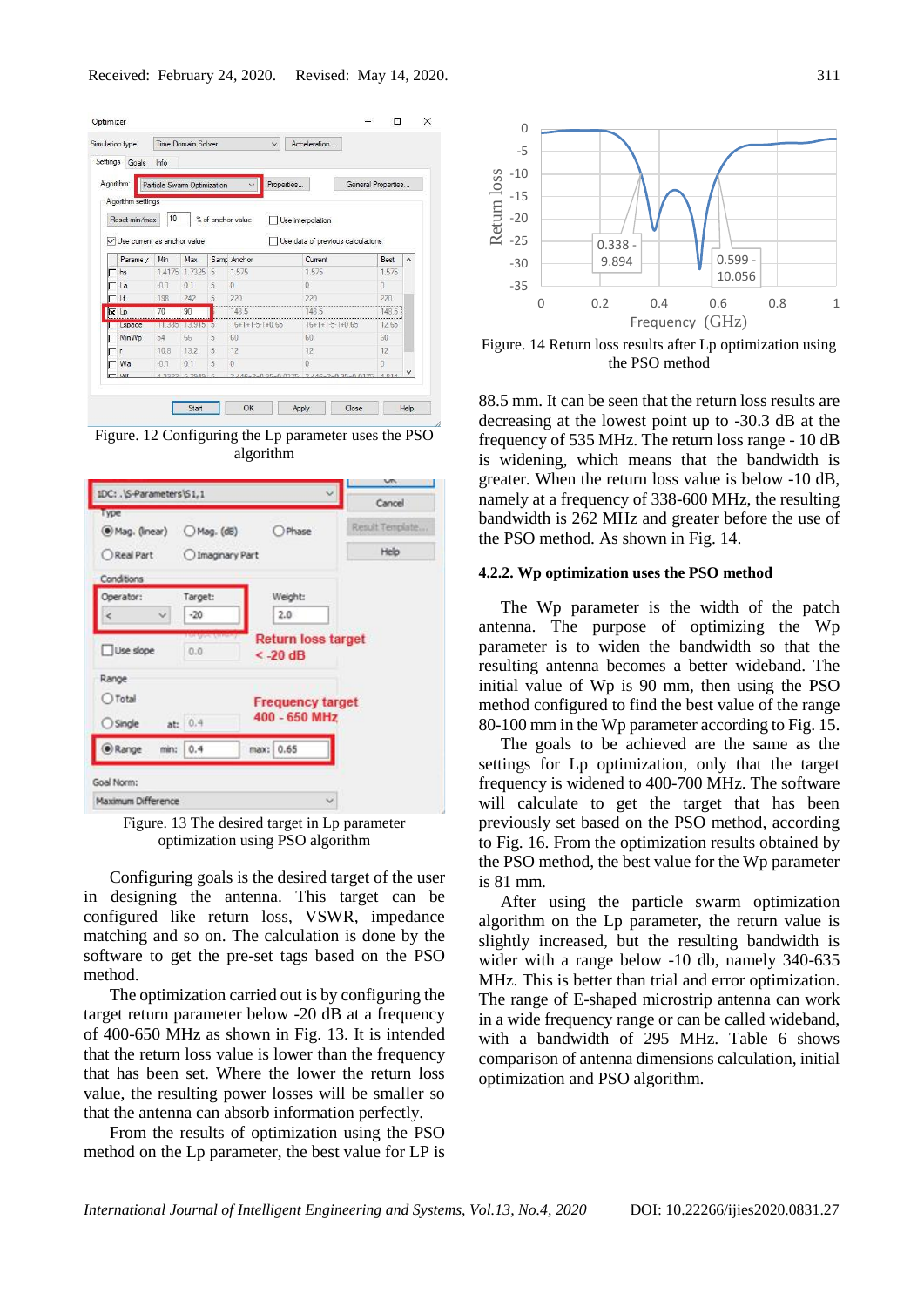| Parameter |             | Dimention (mm)       |            |
|-----------|-------------|----------------------|------------|
|           | Calculation | Initial optimization | <b>PSO</b> |
| Lp        | 99.4        | 75                   | 88.5       |
| Wp        | 181.1       | 90                   | 81         |
|           | 50          | 220                  | 220        |
| Wf        | 3           | 4.813                | 2.865      |
| $_{Lt}$   | 120         | 36                   | 36         |
| Wt        | 42          | 18                   | 18         |
| Wc        | 42          | 18                   | 18         |
| Ls        | 218         | 373.9                | 373.9      |
| Ws        | 381.4       | 127.8                | 127.8      |
| Lg        | 218         | 216.8                | 216.8      |
| Wg        | 381.4       | 127.8                | 127.8      |

Table 6. Comparison of antenna dimensions calculation, initial optimization and PSO algorithm

| Settings | Simulation type:<br>Goals             | Info                        | <b>Time Domain Solver</b> |   | $\checkmark$                | Acceleration                      |          |                     |
|----------|---------------------------------------|-----------------------------|---------------------------|---|-----------------------------|-----------------------------------|----------|---------------------|
|          | Algorithm:                            | Particle Swarm Optimization |                           |   | Properties                  | General Properties                |          |                     |
|          | Algorithm settings                    |                             |                           |   |                             |                                   |          |                     |
|          | Reset min/max                         | 10                          |                           |   | % of anchor value           | Use interpolation                 |          |                     |
|          |                                       |                             |                           |   |                             |                                   |          |                     |
|          | $\sqrt{}$ Use current as anchor value |                             |                           |   |                             | Use data of previous calculations |          |                     |
|          | Parame /                              | Min                         | Max                       |   | Samp Anchor                 | Current                           | Best     | $\hat{\phantom{a}}$ |
|          | Ιf                                    | 198                         | 242                       | 5 | 220                         | 220                               | 220      |                     |
|          |                                       |                             | 148.5                     | 5 | 148.5                       | 148.5                             | 148.5    |                     |
|          | ما                                    | 121.5                       |                           |   |                             |                                   |          |                     |
|          | Lspace                                | 11.385                      | 13.915                    | 5 | $16 + 1 + 1 - 5 - 1 + 0.65$ | $16 + 1 + 1 - 5 - 1 + 0.65$       | 12.65    |                     |
|          | <b>MinWp</b>                          | 54                          | 66                        | 5 | 60                          | 60                                | 60       |                     |
|          | r                                     | 10.8                        | 13.2                      | 5 | 12                          | 12                                | 12       |                     |
|          | Wa                                    | $-01$                       | 0 <sub>1</sub>            | 5 | $\mathbf{0}$                | $\sqrt{ }$                        | $\bf{0}$ |                     |
|          | M                                     |                             | 1 2222 5 2919 5           |   | $2.446 + 2 + 0.35 + 0.0175$ | $2.446 + 2 + 0.35 + 0.0175$       | 4814     |                     |
|          | <b>x</b> Wp                           | 80                          | 100                       |   | 81                          | 81                                | 81       |                     |

Figure. 15 Wp optimization using PSO



Figure. 16 The return loss target for Wp optimization using the PSO method



Figure. 17 Wp optimization results using the PSO method



Figure. 18 The final result in VSWR antenna

### **4.3 VSWR**

VSWR stands for Voltage Standing Wave Ratio, where the VSWR value will see the quality characteristics of an antenna that can receive and absorb the transmitted signal. The best graph of VSWR is in the frequency of 346-639 MHz in the simulation, and has fulfilled the requirements of VSWR at  $1 \le x \le 2$ . It proves that the antenna can work well, where the power emitted will be absorbed completely by the septum because the VSWR value is close to 1. It can be analyzed that when the VSWR value is close to 1, the reflection coefficient will be 0, meaning that the transmitted signal will be absorbed completely without being reflected.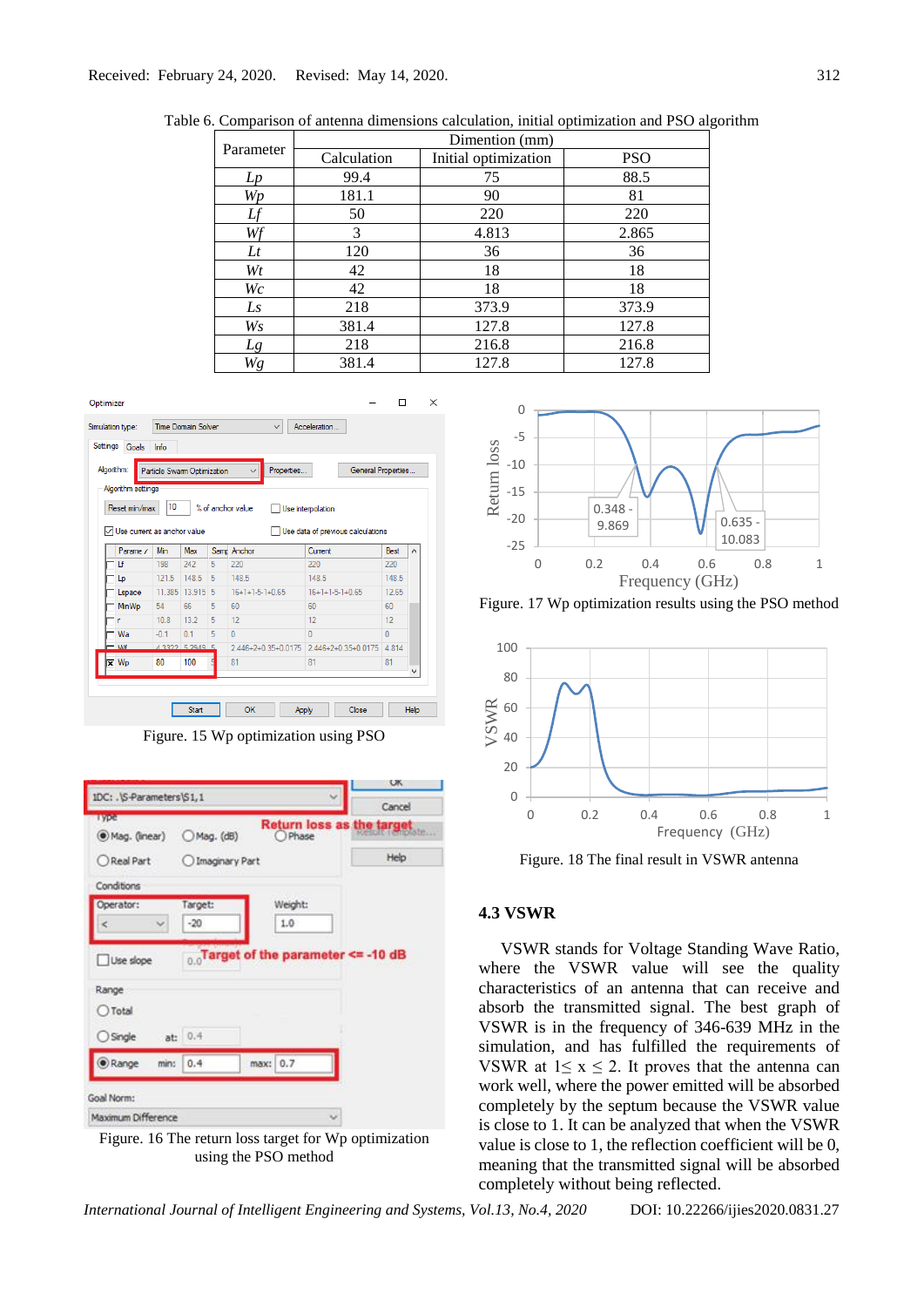### **4.4 The radiation pattern and gain**

The radiation pattern test functions are to see the direction of wave propagation from the antenna characteristics. Due to the return loss test and VSWR that has a wideband working frequency, the radiation pattern test is also done at some of the best frequency points. Radiation depiction related to the strength of radio waves emitted by the antenna or the level of signal reception is received by the antenna at different angles. From some of the characteristics of the radiation pattern, it can be seen that the radiation pattern characteristics of the designed antenna are omnidirectional.

The working frequency of the E-shape microstrip antenna after the use of the PSO algorithm is 340-635 MHz with a bandwidth of 295 MHz. The antenna radiation pattern obtained is omnidirectional, where the donut-shaped radiation pattern with the direction of the wave is in all directions.

Omnidirectional antenna is a type of antenna that has a signal emitting pattern in all directions with the same power. To produce a wide coverage area, the gain of the omnidirectional antenna must focus its power horizontally (horizontally, ignoring the transmitting pattern up and down, so that the antenna can be placed in the middle of the base station). Thus, the advantage of this type of antenna is that it can serve more users.

Based on these results, it can be seen that the gain generated from the E-shaped microstrip antenna is 3.246 dBi. It is an ideal type of antenna with omnidirectional radiation pattern. That is because the reinforcement of the information sent will be stable as shown in Fig. 19.

When viewed with the antenna position parallel to the eye, the shape of the radiation pattern will resemble a bulb. That is because the characteristic radiation pattern of the E-shaped antenna is omni directional, with the best points at an angle of 30 and



Figure. 19 Radiation pattern and antenna gain

Farfield Gain Abs (Phi=90)



Theta / Degree vs. dBi

Figure. 20 Radiation conditions are rotated horizontally

Farfield Gain Abs (Theta=90)



Phi / Degree vs. dBi

Figure. 21 Radiation conditions pattern rotated vertically

90 degrees. Where at that angle, the quality of the antenna receives information better than other angles. Although on average, the quality of the radiation pattern is almost similar in every angle, as shown in the picture.

Meanwhile, when the antenna position is in front of the eye, the direction of the radiation pattern is divided into two. Actually, it is a connected radiation pattern pathway that is likened to a donut. That is because the characteristic radiation pattern of the Eshaped antenna is omnidirectional, with the best points being at angles of 210 and 330 degrees.

### **5. Conclusion**

Based on the data obtained from the simulation results it can be concluded as follows:

1. Return loss and VSWR results of antenna simulation show that the E-shaped microstrip antenna can work well in several wideband frequencies with return loss values below -10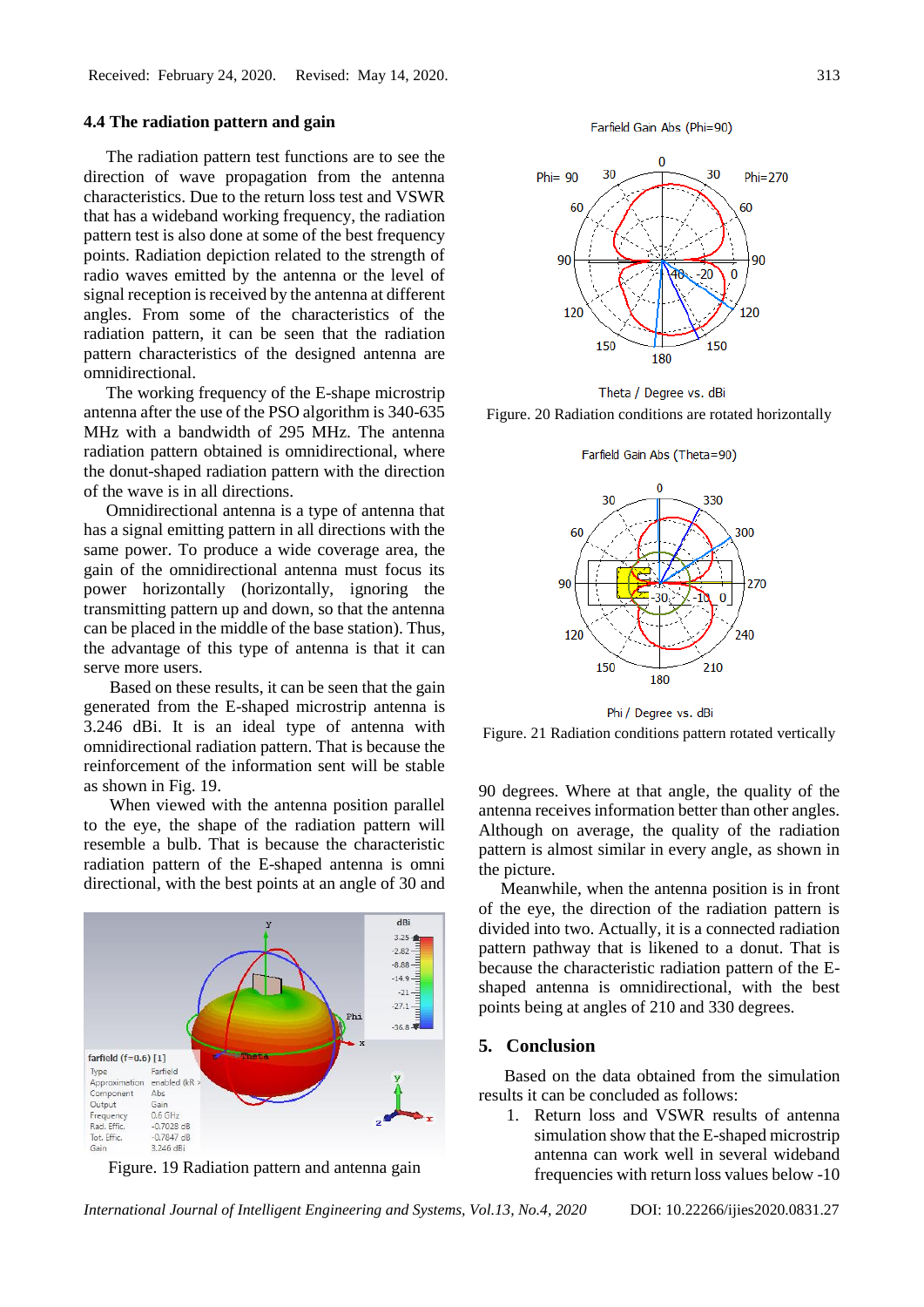dB and VSWR at  $1 < X < 2$  for frequency 340-635 MHz.

- 2. Antenna radiation pattern results from the simulation are omnidirectional, with the best results at an angle of 210° and 330° when in the vertical conditions, while the horizontal conditions are the best conditions at an angle of  $30^{\circ}$  and  $90^{\circ}$ .
- 3. The gain generated by the antenna is 3.246 dBi, which is ideal for an antenna type with an E-Shaped microstrip antenna that has omnidirectional radiation pattern.
- 4. The use of the Particle Swarm Optimization method is very instrumental in the application of wideband type antennas.

In our next research we will use the Genetic Algorithm for the optimization of E-shaped microstrip antennas. Then the results of this optimization will be compared with the existing PSObased optimization.

# **Conflicts of Interest**

The authors declare that there is no conflict of interest in the paper. There are no personal circumstances of interest that may be perceived as inappropriately influencing the representation or interpretation of reported research results.

### **Author Contributions**

Yulindon Yulindon responsible on writing original draft preparation and software, provided the resources, set the paper visualization, keep the funding acquisition, did the data curation, project administration and participated in methodology. Noor Azah Samsudin responsible for investigation, supervision and participated in methodology and validation. Riswan Efendi carried out the formal analysis, writing—review and editing and participated in validation. All authors work on conceptualization of the paper.

### **References**

- [1] N. Jin and Y. Rahmat-Samii, "Particle Swarm Optimization for Antenna Designs in Engineering Electromagnetics", *J. Artif. Evol. Appl.*, vol. 2008, pp. 1–10, 2008.
- [2] R. Golubovic and D. Olcan, "Antenna optimization using Particle Swarm Optimization algorithm", *J. Autom. Control*, Vol. 16, No. 1, pp. 21–24, 2006.
- [3] Y. Rahmat-Samii and N. Jin, "Particle swarm optimization (PSO) in engineering

electromagnetics: A nature-inspired evolutionary algorithm", In: *Proc. of 2007 Int. Conf. Electromagn. Adv. Appl. ICEAA'07*, pp. 177–182, 2007.

- [4] Z. D. Zaharis, I. P. Gravas, T. V. Yioultsis, P. I. Lazaridis, I. A. Glover, C. Skeberis, and T. D. Xenos, "Exponential Log-Periodic Antenna Design Using Improved Particle Swarm Optimization with Velocity Mutation", *IEEE Trans. Magn.*, Vol. 53, No. 6, pp. 2015–2018, 2017.
- [5] S. Sahoo, L. P. Mishra, and M. N. Mohanty, "Optimization of Z-Shape Microstrip Antenna with I- slot Using Discrete Particle Swarm Optimization (DPSO) Algorithm", *Procedia Comput. Sci.*, Vol. 92, pp. 91–98, 2016.
- [6] A. Elhamraoui, E. Abdelmounim, J. Zbitou, H. Bennis, and M. Latrach, "A New Design of a Microstrip Antenna with Modified Ground for RFID Applications", *International Journal of Intelligent Engineering and Systems*, Vol. 11, No. 6, pp. 44–51, 2018.
- [7] S. K. Goudos, A. Tsiflikiotis, D. Babas, K. Siakavara, C. Kalialakis, and G. K. Karagiannidis, "Evolutionary design of a dual band E-shaped patch antenna for 5G mobile communications," In: *Proc. of 2017 6th International Conference on Modern Circuits and Systems Technologies (MOCAST)*, pp. 1–4, 2017.
- [8] S. Nagaraju, B. V Kadam, L. J. Gudino, S. M. Nagaraja, and N. Dave, "Performance analysis of rectangular, triangular and E-shaped microstrip patch antenna arrays for wireless sensor networks", In: *Proc. of 2014 International Conference on Computer and Communication Technology (ICCCT)*, pp. 211– 215, 2014.
- [9] S. Liu, W. Wu, and D.-G. Fang, "Single-Feed Dual-Layer Dual-Band E-Shaped and U-Slot Patch Antenna for Wireless Communication Application", *IEEE Antennas Wirel. Propag. Lett.*, Vol. 15, pp. 468–471, 2016.
- [10] W. Ao, W.-Q. Xiang, C.-M. Chen, W. Tian, and D.-B. Zhang, "Analysis and Design of E-Shaped Dual-frequency Microstrip Antenna Based on CPSO Algorithm", In: *Proc. of the 2nd International Conference on Computer Science and Electronics Engineering (ICCSEE 2013)*, 2013.
- [11] I. B. Pauria, S. Kumar, and S. Sharma, "Design and Simulation of E-Shape Microstrip Patch Antenna for Wideband Applications", *Int. J. Soft Comput. Eng.*, Vol. 2, No. 3, pp. 275–280, 2012.